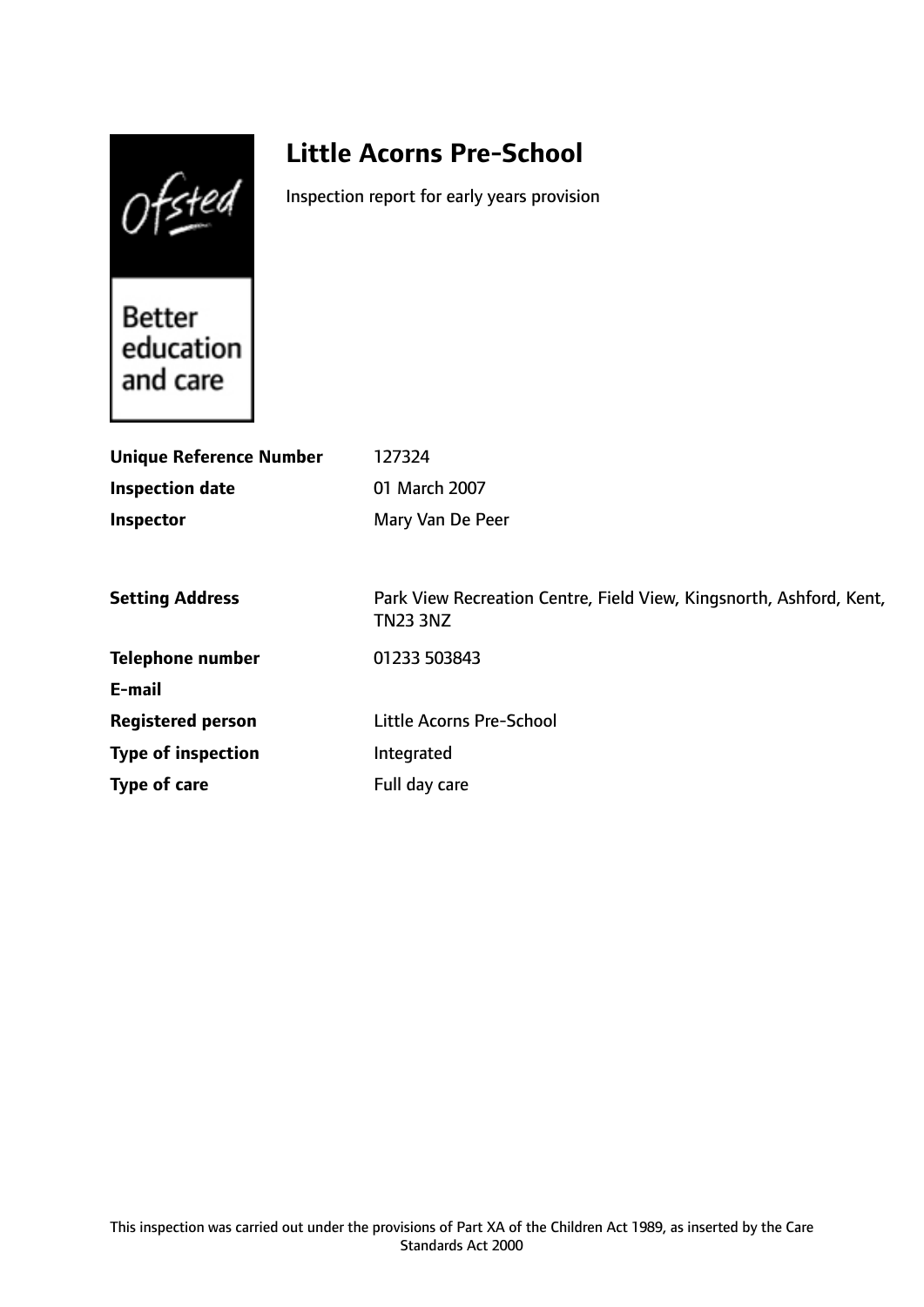## **ABOUT THIS INSPECTION**

The purpose of this inspection is to assure government, parents and the public of the quality of childcare and, if applicable, of nursery education. The inspection was carried out under Part XA Children Act 1989 asintroduced by the Care Standards Act 2000 and, where nursery education is provided, under Schedule 26 of the School Standards and Framework Act 1998.

This report details the main strengths and any areas for improvement identified during the inspection. The judgements included in the report are made in relation to the outcomes for children set out in the Children Act 2004; the National Standards for under 8s day care and childminding; and, where nursery education is provided, the *Curriculum guidance for the foundation stage.*

The report includes information on any complaints about the childcare provision which Ofsted has received since the last inspection or registration or 1 April 2004 whichever is the later.

#### **The key inspection judgements and what they mean**

*Outstanding: this aspect of the provision is of exceptionally high quality Good: this aspect of the provision is strong Satisfactory: this aspect of the provision is sound Inadequate: this aspect of the provision is not good enough*

For more information about early years inspections, please see the booklet *Are you ready for your inspection?* which is available from Ofsted's website: *www.ofsted.gov.uk.*

#### **THE QUALITY AND STANDARDS OF THE CARE AND NURSERY EDUCATION**

On the basis of the evidence collected on this inspection:

The quality and standards of the care are good. The registered person meets the National Standards for under 8s day care and childminding.

The quality and standards of the nursery education are good.

#### **WHAT SORT OF SETTING IS IT?**

Little Acorns Pre-School is committee run. It opened in 1995 and operates from an area in a purpose-built modern recreation community hall in Ashford, Kent. A maximum of 30 children may attend the nursery at any one time. The nursery is open each weekday from 09:15 to 15:00 term time only. All children share access to secure enclosed outdoor play areas. There are currently 82 children aged from two to under five years on roll. Of these, 64 children receive funding for nursery education. Children come from a wide catchment area. The pre-school currently supports a number of children with special educational needs and also children who speak English as an additional language. The nursery employs 13 staff, including an administrator. There are 10 staff, including the supervisor, who hold appropriate early years qualifications. There are two staff who are working towards a qualification. The setting is a member of the Pre-School Learning Alliance. They also receive support from the Local Authority.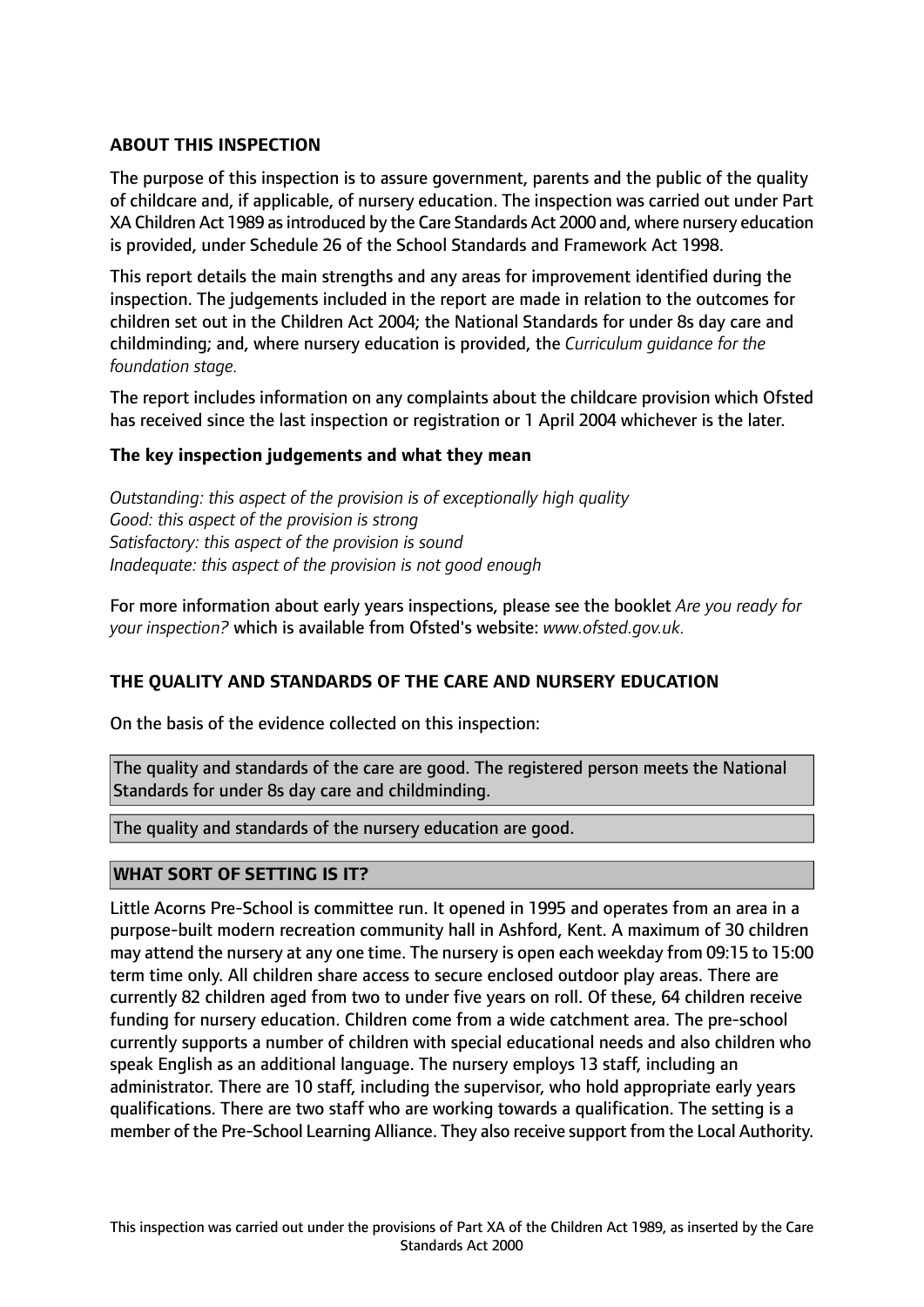### **THE EFFECTIVENESS OF THE PROVISION**

#### **Helping children to be healthy**

#### The provision is good.

The pre-school premises are clean and well-maintained. Staff often clear up during the session, for example sweeping up sand and using anti-bacterial sprays. This helps ensure children can play in a safe and hygienic environment. Children are able to use the toilet independently and are encouraged to wash their hands afterwards. Staff also asks them to wash their hands before eating. Children are learning about personal care. There are clear sickness, accident and medication administration procedures for staff to follow. All staff have attended recognised first aid courses and there is a well-equipped first aid kit. If children hurt themselves they are treated quickly and effectively. Physical development is good. There is an excellent outdoor play area which children can use freely throughout the sessions, all year round. They are able to develop their large muscle skills using climbing and balancing equipment. There are also trees, shrubs and areas where children can plant their own flowers or vegetables. Indoors, there are activities to help children improve their fine motor skills, such as puzzles, threading and mark-making. The role play area has a wide variety of resources to enable children to use their imagination when they play. The pre-school provides healthy and interesting snacks. The children enjoy eating fruit and French bread. They are able to have a drink of water whenever they wish and also have milk. The snack menu is displayed on the pre-school notice board. At lunch time, parents supply their children's food. Parents receive helpful advice on healthy eating options, through leaflets. An ice pack is also available for each lunch box to help keep the contents fresh and cool. Children are learning about what is essential for healthy eating and living.

#### **Protecting children from harm or neglect and helping them stay safe**

The provision is good.

The pre-school is quite self-contained, apart from a kitchen area. The play space for the children is safe and well-organised. For example, the entrance door has high bolts, sockets are covered and wash basins are located low down on the wall. Regular risk assessments are carried out to make sure areas children use stay safe. The activities and equipment are presented to the children very well. There is low storage for toys and resources, children are therefore able to help themselves. The door to the well-equipped outdoor play area can be left open for children to go in and out of. The staff deploy themselves well and always make sure children are fully and appropriately supervised. The emergency evacuation drill is practised at regular intervals during a term, to make sure all children and staff experience it and learn how to keep themselves safe. There are appropriate collection and lost children's procedures in place. A visitor's book ensures a record is made of persons not vetted at the pre-school. The register is called daily and although the children arrive and leave at set times, this information is not made clear. Staff have a good knowledge and understanding of child protection policy. They are also reviewing safeguarding children procedures to ensure these are up to date. Children's safety and well-being is given high priority by the pre-school.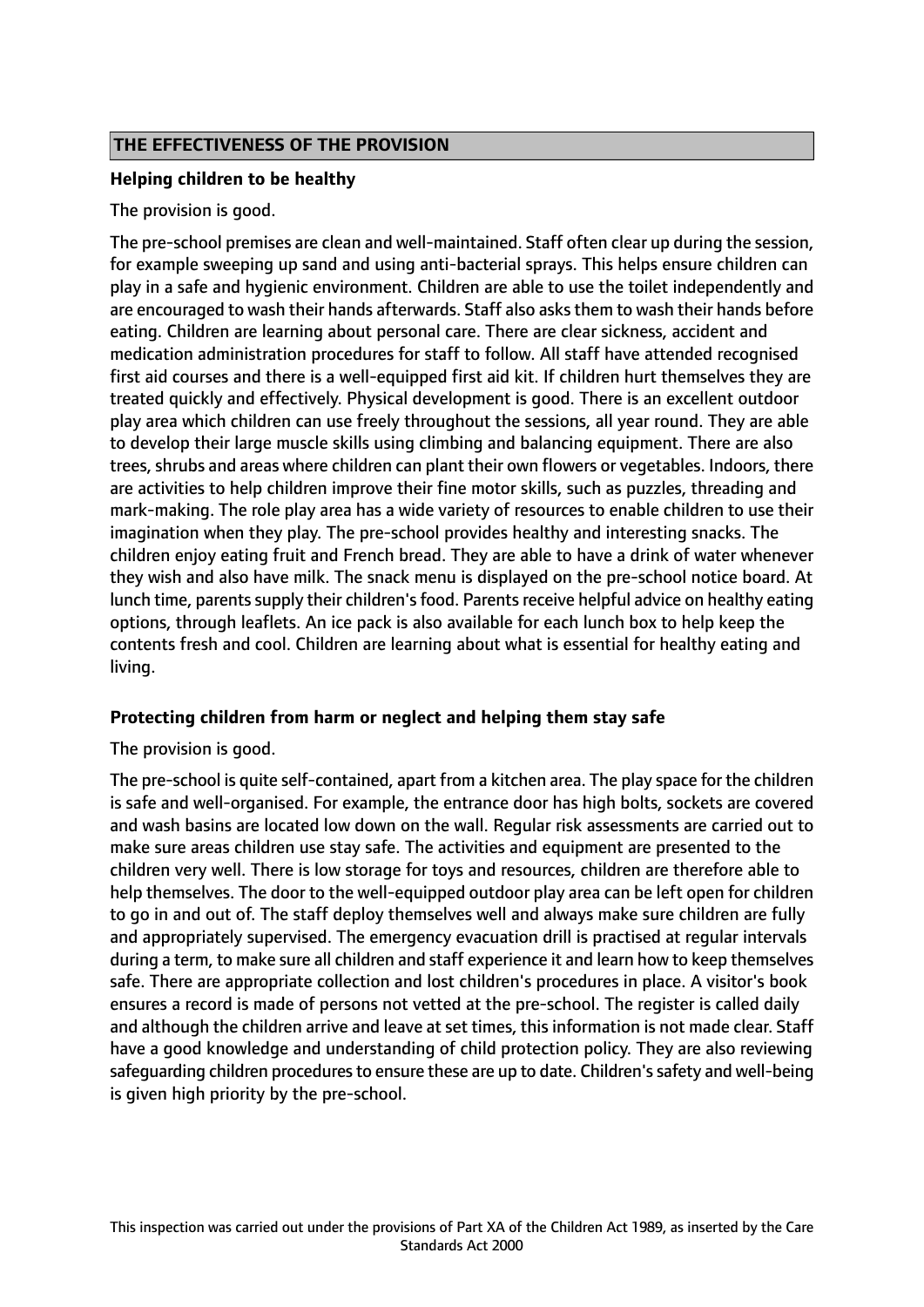#### **Helping children achieve well and enjoy what they do**

### The provision is good.

The children arrive at the pre-school ready to play and are enthusiastic learners. Staff put some of the activities out on tables for the children, for example construction, mark-making and clay. The rest of the toys and resources are kept in low storage units, children then choose what else they want to play with. However, some of the focussed topic activities are adult directed and the opportunity for children to use their own imagination is sometimes limited. The layout of the room provides appropriate space in the centre for tables, which can be used constantly throughout the session. Around the edge of the room there are more permanent activities, such as the book area, role play and information and technology equipment. The children can use the outdoor area whenever they want to. This room plan and routine helps children feel secure. The children also use the book area to play matching card games as well as for registration and story times. There are several of the older, more able children playing in small groups and negotiating their play. The younger children really enjoy the creative play opportunities and produce many paintings and models. A pet hamster and goldfish are kept by the pre-school, the children take turns in being responsible for feeding, cleaning out and care at the weekends. Snack time encourages children to socialise, they use the time talking to each other and the adults about what they have been doing. The Birth to three matters framework is used effectively by the practitioners. Younger children are encouraged to complete tasks or activities, such as puzzles or models. Adults provide opportunities for children to become skilful communicators and competent learners, ready for the Foundation Stage.

### Nursery Education

The quality of teaching and learning is good. The staff work well together and have developed an effective system for observing, assessments and planning appropriate activities for the children. Each child has a key worker and they ensure they keep children's records updated so that all staff can refer to them. This results in children's next steps being identified effectively. Children with educational needs are very well catered for. The setting's special educational needs co-ordinator is very experienced and ensures that all children have effective and age appropriate learning opportunities. Children interact well with each other and with adults. They are learning how important it is to share and take turns. They do this by playing card game activities and using the computer fairly. Their behaviour is good and they respond well to guidance and instruction from staff. The layout of the setting means they are able to make choicesin their play. Children speak confidently and clearly. They use the book area well, looking at books on their own or together and listening to stories. Children are able to experience numbers and problem solving in various activities such as the card game snap and counting regularly. Children are learning about the wider world by looking at different countries, such as Africa, however some of the creative topic work is largely adult-directed. Children's work is displayed on the walls. This helps build their self-esteem.

#### **Helping children make a positive contribution**

The provision is good.

The way the setting is organised and the attention given to Birth to three matters and the Foundation Stage, shows how each child is treated with equal concern. The pre-school is also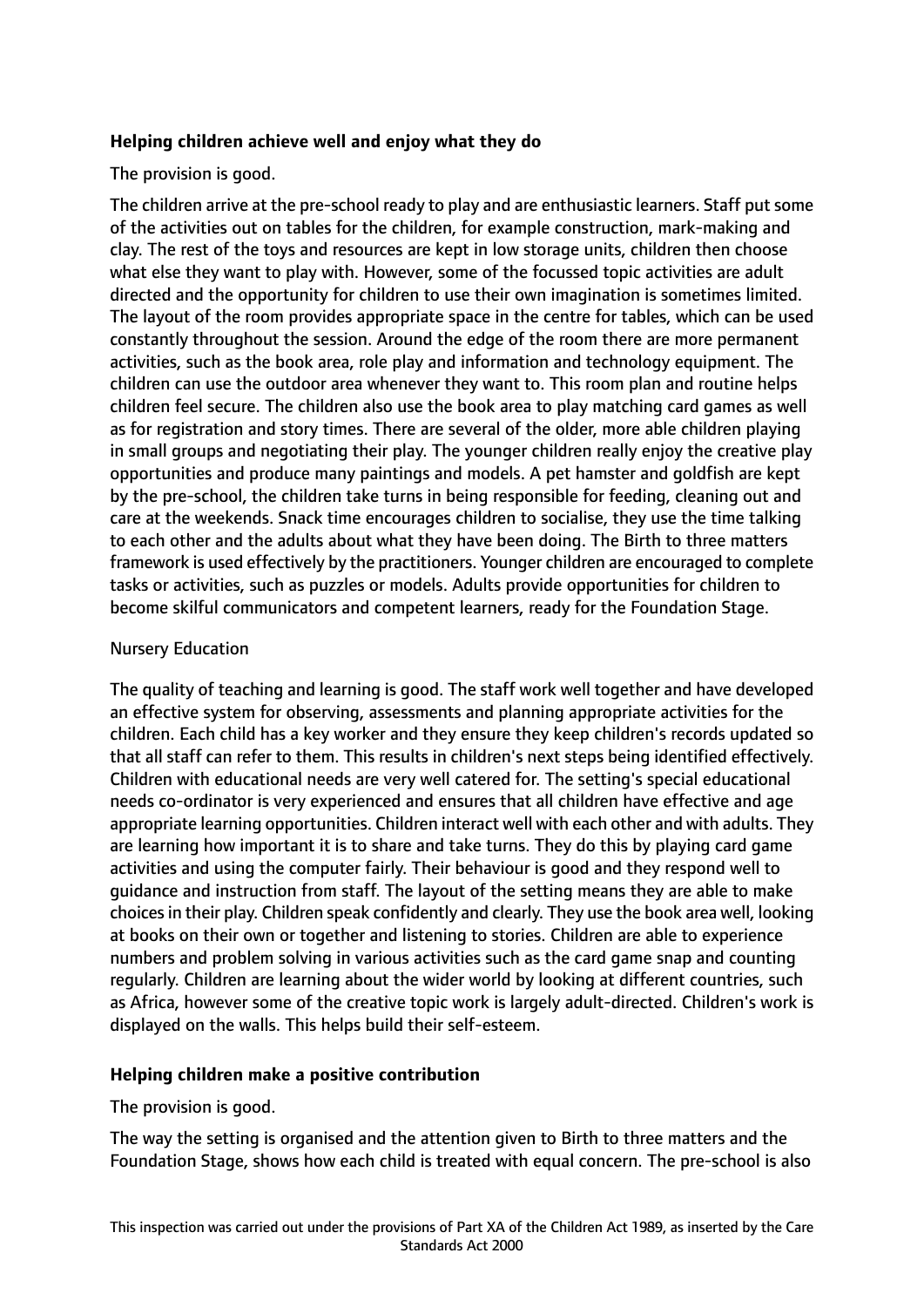experienced in caring for children with educational and additional needs. The observations and effective planning system help ensure all children's needs are being met. Children's overall behaviour is very good, they respond to adults equally well in groups as well as individually. The accessibility of the resources and the interesting activities mean that children are always absorbed in their play. Good staff deployment also means an adult is available to provide children with the attention they need.

The partnership with parents is good. Parents confirm how pleased they are with the pre-school and that their children are always happy to come. Parents receive good quality and regular information about the setting. The complaints procedure is clear so that parents are able to refer to it if they require to. However, it is not easy for parents to access general policies and procedures and information on the Birth to three matters framework. Staff ensure they obtain the required and relevant information about each child from parents, using child record forms and contact books. Staff consult with parents on their children's development, making sure their starting points are clear. Children spiritual, moral, social and cultural development is fostered.

## **Organisation**

The organisation is good.

The pre-school has a strong committee with dedicated, experienced and qualified staff working for the children. The recruitment procedure and probationary period is robust and this ensures all child care staff employed are suitable. All practitioners have attended a recognised first aid course. The appraisal system encourages staff to undergo further training so that the pre-school can continue to implement current child care practices. The adult to child ratio very often exceeds National guidelines. This means that the organisation and delivery of the care and learning provided for the children is of a good quality. All required documents and paperwork are in place and available for inspection. An administrator is also employed, who ensures all record-keeping is kept up to date. The setting meets the needs of the range of the children for whom it provides.

Leadership and management is good. Everyone at the setting is committed to providing a high quality child care service for their local community. They have developed a very good relationship with the Local Authority's early years Coordinator. Children are benefiting from this as there are effective monitoring and assessment systems in place. This leads to the pre-school being able to provide consistent care and education for all the children.

#### **Improvements since the last inspection**

The provider has followed the previous five recommendations to improve the provision.

The first recommendation was for the staff to ensure all children regularly practise fire/emergency drills.

Action taken: The fire drill record now kept shows that as the emergency evacuation procedure is practised over several days, all the children are able to participate. This is helping children learn about how to keep themselves safe.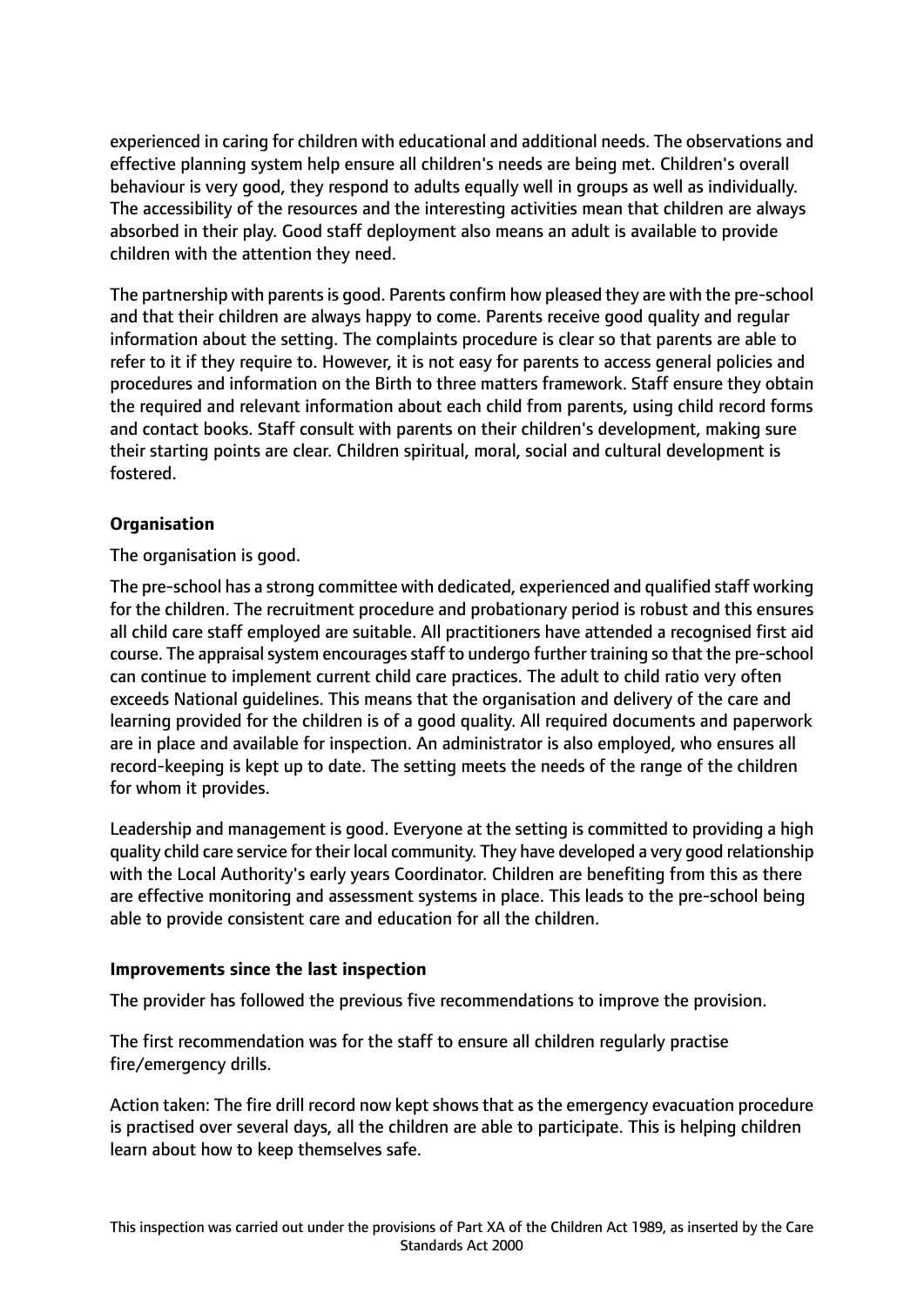A second recommendation was for staff to ensure that children have an appropriate range of activities and resources that promote equality of opportunity and anti-discriminatory practice.

Action taken: There is a good range of resources reflecting positive images of other cultures and disabilities. Children are able to learn about the difference in people by playing with appropriate small world figures, looking at books and the different festivals throughout the year. There are children with educational needs attending the pre-school, as well as those who speak English as an additional language. A designated member of staff is trained as the Educational Needs Coordinator. This helps ensure all the children are treated with equal concern and that their individual needs are met.

The third recommendation requested that the pre-school obtained written consent from parents for children to receive emergency medical treatment.

Action taken: The pre-school administrator has devised a form for parents to complete and sign, providing all the required written consents, including emergency medical treatment. This helps to promote children's welfare.

A fourth recommendation was for staff to provide suitable facilities for children to rest or sleep.

Action taken: There is a buggy pushchair which has a layback feature and issuitable for younger children to sleep in. Older children have small floor mattresses they can rest or sleep on if they need to. There is a quiet area which is safe for children to use.

The last recommendation was for management and staff to review the way space and resources are organised and staff deployed in order to maximise the learning opportunities for children.

Action taken: The play areas and space children use is now organised very well. The pre-school is able to leave their equipment, toys and resources out as they are sole users of the room. Low unit storage and the core activities such as the book area, role play and information and technology are located at the edge of the room. The other activities, for example creative, imaginary, puzzles and games, tables and chairs are in the middle areas. The learning opportunities for all the children are very good and the play space is utilised well.

#### **Complaints since the last inspection**

Since 1 April 2004 there have been no complaints made to Ofsted that required the provider or Ofsted to take any action in order to meet the National Standards.

The provider is required to keep a record of complaints made by parents, which they can see on request. The complaints record may contain complaints other than those made to Ofsted.